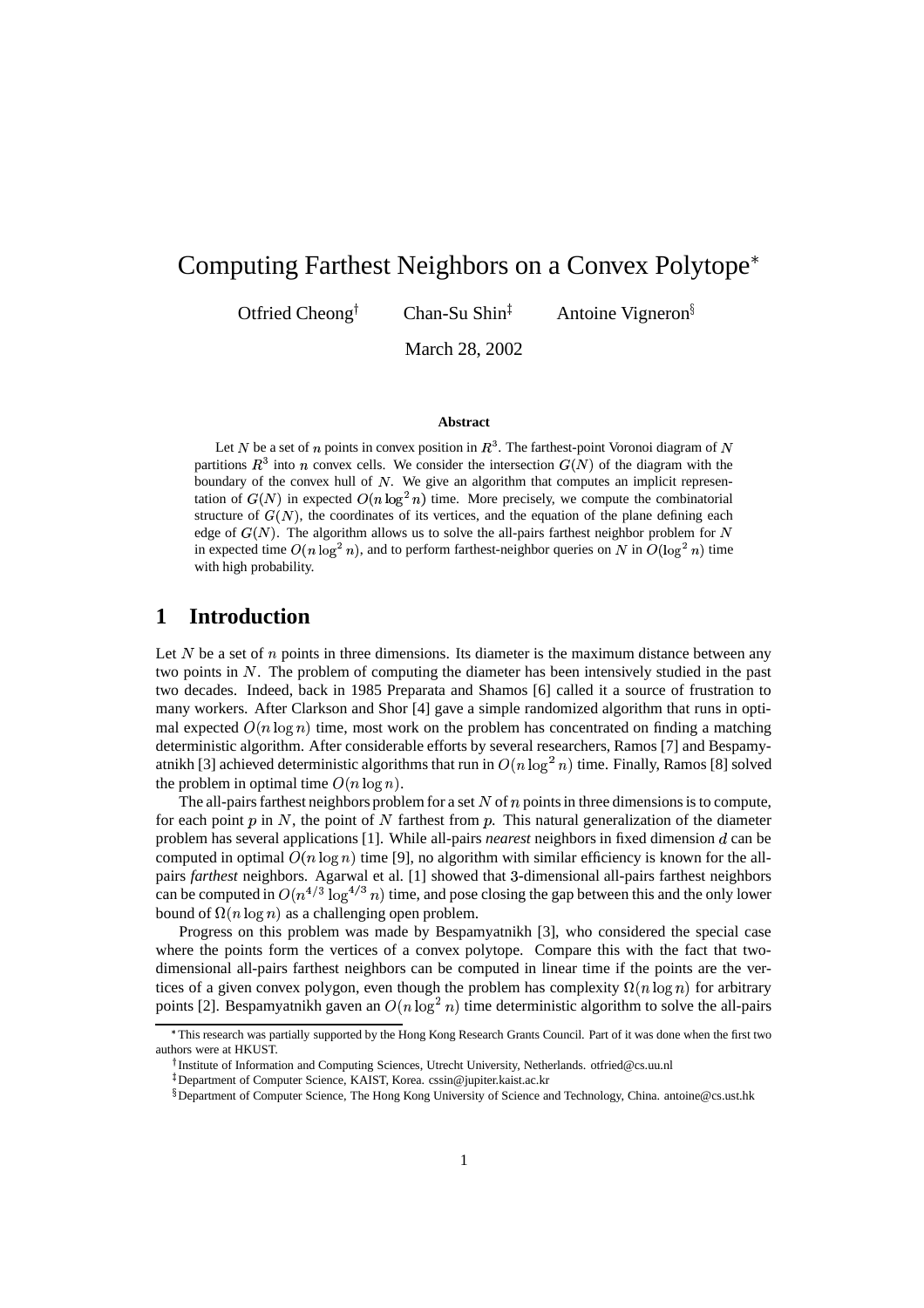farthest neighbor problem in this case. The algorithm relies on the fact that the intersection of the 3 dimensional farthest-point Voronoi diagram of a set of n points N with the boundary  $\partial \mathcal{P}$  of a convex polytope  $P$  containing N is a linear-complexity subdivision of  $\partial P$ . More precisely, this subdivision, called the *restricted Voronoi diagram*, has a linear number of simply-connected faces, vertices, and "edges," where each "edge" is in fact a polygonal chain on  $\partial P$ .

However, Bespamyatnikh's algorithm does not actually compute the restricted Voronoi diagram. Instead, it reduces the all-pairs farthest neighbor problem to several instances of the bi-chromatic farthest neighbor problem (defined below), which are then solved by divide-and-conquer.

We show how to compute the restricted Voronoi diagram with a relatively simple randomized incremental algorithm. Given a convex polytope  $P$  with  $m$  vertices, and  $n$  sites lying on its surface, we compute an implicit representation of the intersection of the farthest-point Voronoi diagram of these sites with the surface of P in expected  $O(m \log m + n \log n \log m)$  time. We also obtain a point-location data structure for the diagram, which allows us to perform farthest-neighbor queries for points on the boundary of  $P$  with query time  $O(\log^2 n)$ .

As a direct application of this data structure we can compute all-pairs farthest neighbors for  $n$ points in convex position in expected time  $O(n \log^2 n)$ , using a practical algorithm that we believe to be simpler than Bespamyatnikh's.

All-pairs farthest neighbors have a number of interesting applications. We cite a few applications that follow directly from Agarwal et al.'s results [1]:

- *Bi-chromatic farthest neighbors*: Given a set  $R$  of  $n$  "red" points and another set  $B$  of  $m$ "blue" points in 3 dimensions such that  $R \cup B$  is in convex position, we find for each red point  $r \in R$  the farthest blue point from r in expected  $O((n+m)\log^2(n+m))$  time.
- $\bullet$  *External farthest neighbors*: Given a set N of n points in 3 dimensions in convex position and its partition  $N_1, N_2, \ldots, N_m$  into m subsets, we compute in expected  $O(n \log^3 n)$  time for each point p in N, a farthest point in  $N \backslash N_i$ , where  $p \in N_i$ .
- *Euclidean maximum spanning tree:* Given a set  $N$  of  $n$  points in 3 dimensions in convex position, we compute in expected  $O(n \log^4 n)$  time a spanning tree of N whose edges have the maximum total length among all spanning trees, where the length of an edge is the Euclidean distance between its endpoints. From this tree we can compute a minimum diameter 2-clustering of  $N$  in linear time.

### **2 Preliminaries**

Given a set N of points *sites* in  $R<sup>3</sup>$  and a point site s not necessarily in N, we define the (farthestpoint) *Voronoi* cell  $\text{Vor}(s|N)$  of s with respect to N as the set of points  $x \in R^3$  such that the Euclidean distance  $d(x, s)$  is larger than the distance  $d(x, s')$  to any site  $s' \in N$  with  $s' \neq s$ . Voronoi cells are convex, and may be empty. The (farthest-point) *Voronoi diagram* of N is the partition of  $R^3$ into the Voronoi cells  $\text{Vor}(s|N)$ , for  $s \in N$ .

Let now  $P$  be the *boundary* of a convex polytope in three dimensions. Let  $N$  be a set of point sites lying on  $\mathcal{P}$ , and s a site on  $\mathcal{P}$  not necessarily in N. The Voronoi cell  $\text{Vor}(s|N)$  intersects  $\mathcal{P}$ in a two-dimensional, possibly empty, *Voronoi face*  $\text{Vor}_{\mathcal{D}}(s|N)$ . Bespamyatnikh [3] observed that Voronoi faces are simply connected. We include a proof for completeness.

**Lemma 1** ([3]) Let P be the boundary of a 3-dimensional polytope, N a set of point sites on P, and  $s \in N$ . The Voronoi face  $\text{Vor}_{\mathcal{P}}(s|N)$  is simply connected, that is, its boundary is a simple closed *curve.*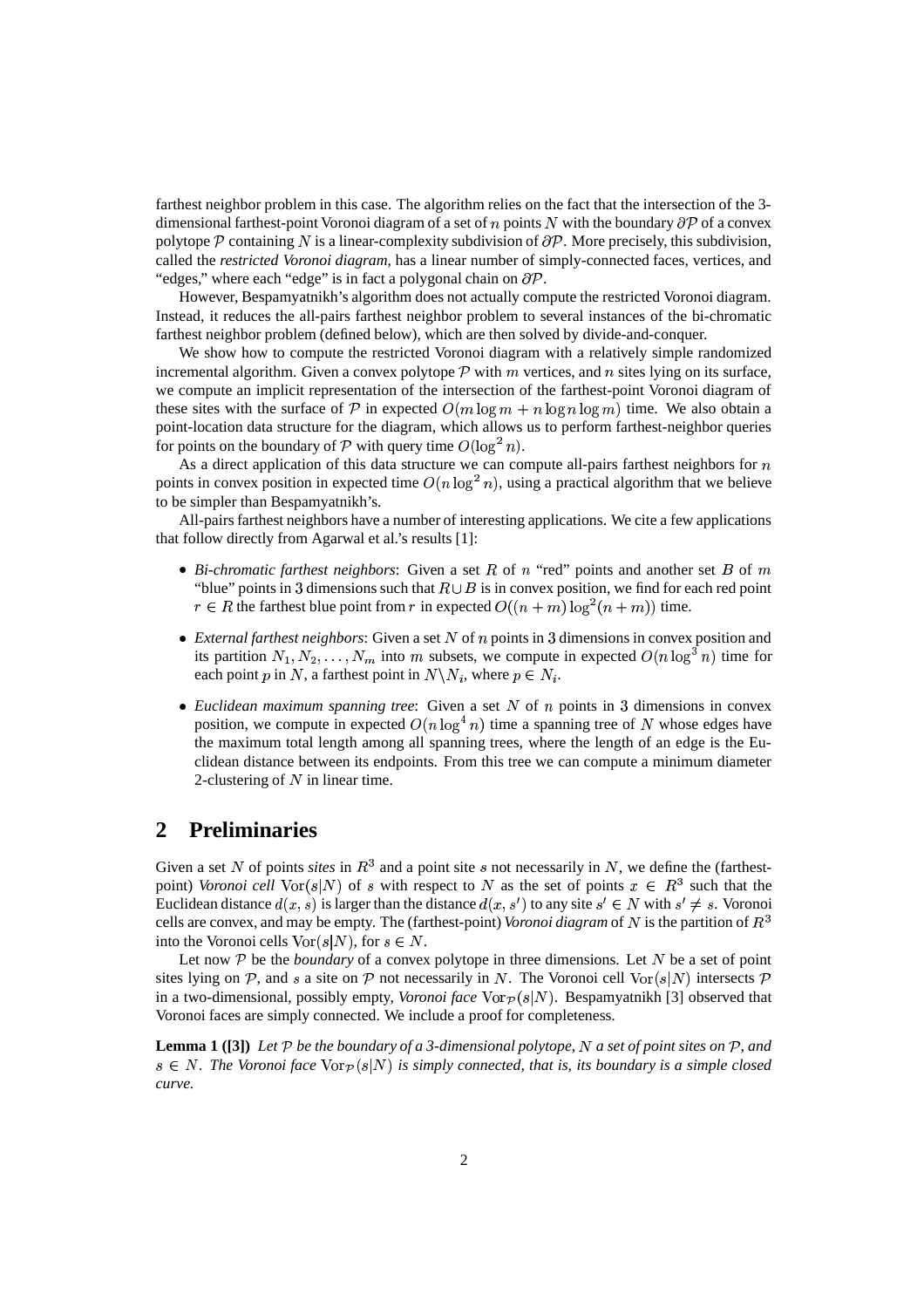**Proof:** Let p, q be two points in  $\text{Vor}_{\mathcal{P}}(s|N)$ . Let  $C_s(pq)$  be the two-dimensional cone with apex s spanned by pq, and let  $L_s(pq)$  be the intersection  $C_s(pq) \cap \mathcal{P}$ .  $L_s(pq)$  is a path on  $\mathcal P$  connecting p and q. We prove that  $L_s(pq)$  lies entirely in  $\text{Vor}_{\mathcal{P}}(s|N)$ .

In fact, let  $x \in pq$ . Since  $x \in \text{Vor}(s|N)$ , N lies in the sphere S with center x and passing through  $s$ . If we enlarge  $S$  by moving its center along the ray  $sx$  and keeping  $s$  on the sphere,  $N$ will remain inside the enlarged sphere. It follows that the entire portion of  $C_s(pq)$  not in the triangle spq is contained in Vor $(s|N)$ . Since  $L_s(pq)$  lies in this portion, we have  $L_s(pq) \subset \text{Vor}_{\mathcal{P}}(s|N)$ .

Moreover, if we centrally project  $L_s(pq)$  from s, the result is a line segment. Since for any two points p, q in  $\text{Vor}_{\mathcal{P}}(s|N)$  we have  $L_s(pq) \subset \text{Vor}_{\mathcal{P}}(s|N)$ , this implies that the central projection of  $\text{Vor}_{\mathcal{P}}(s|N)$  from s is convex, and therefore simply connected.  $\Box$ 

It follows that a set of sites N on  $P$  partitions  $P$  into simply connected faces, defining a planar graph that we denote as  $G(N) = G_{\mathcal{P}}(N)$ . A face of  $G(N)$  is a Voronoi face, a vertex of  $G(N)$ is a point of equal distance from three sites, and therefore the intersection of an edge of the threedimensional Voronoi diagram with  $P$ . There can be at most two vertices defined by the same three sites (and this case can indeed arise). An edge of  $G(N)$  separates two Voronoi faces  $\text{Vor}_{\mathcal{P}}(s|N)$  and  $\text{Vor}_{\mathcal{P}}(s'|N)$ , and therefore lies on the bisecting plane of the sites s and s'.

**Theorem 1** ([3]) Let N be a set of n sites on a polytope P. Then  $G(N) = G<sub>P</sub>(N)$  has  $O(n)$ *vertices, edges, and faces.*

**Proof:** It follows from Lemma 1 that the number of faces is at most  $n$ . A vertex has degree at least three. Euler's formula now implies the linear bound on the number of vertices and edges.  $\Box$ 

The embedding of an edge  $e$  of  $G(N)$  in  $P$  is a polyline whose vertices are the intersections between the embedding of  $e$  and the edges of  $\mathcal P$ . If  $\mathcal P$  has  $m$  edges, the embedding of  $e$  consists of at most m segments. The overall complexity of the embedding of  $G(N)$  is therefore  $O(nm)$ . This bound is tight, as the example of the modified  $n$ -Camembert in Fig. 1 shows.



Figure 1: An example of  $G(N)$  with complexity of  $\Omega(n^2)$ . P is the convex hull of N. (a) If one puts  $n/2$  points equidistantly on the boundary of the bottom disk, then their Voronoi cells partition the top disk equally. (b) Add a convex roof slightly above the top disk which consists of the remaining  $n/2$  points. The number of intersections of the Voronoi cells of the points on the bottom disk with edges of the roof becomes  $\Omega(n^2)$ . The fat edge of the roof intersects the shaded Voronoi cells.

To achieve subquadratic time, we cannot work with the explicit embedding of  $G(N)$  into  $P$ . Instead, we will use a linear size representation of  $G(N)$ . The representation stores the adjacency relations between vertices, edges, and faces of  $G(N)$ . By Theorem 1 this has linear complexity. In addition, we record for each face the defining site, and for each vertex the coordinates of its embedding into  $P$ .

We need the following lemma.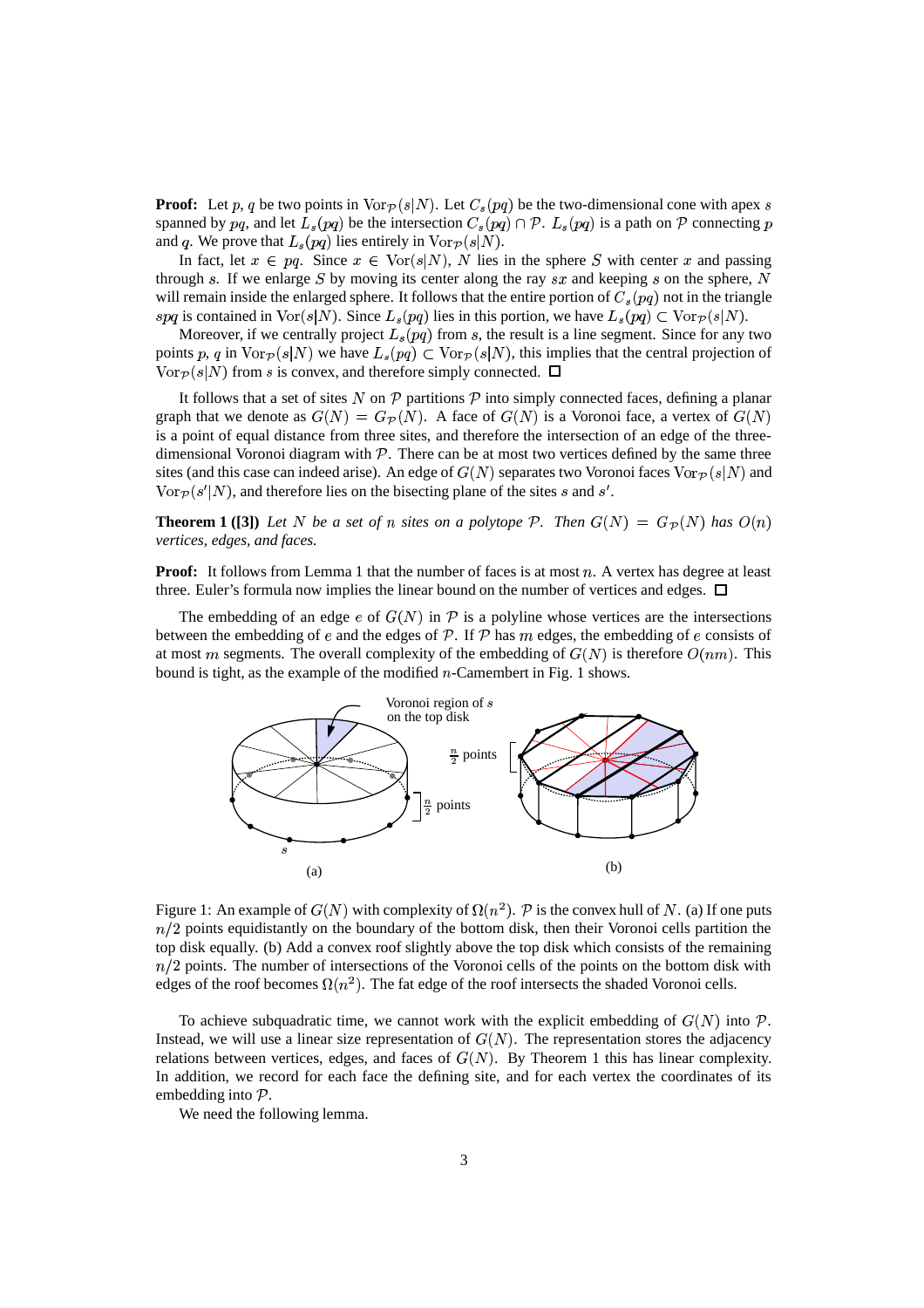**Lemma 2** Let N be a set of sites on a polytope P, and let v be a vertex of  $G(N) = G_{\mathcal{P}}(N)$ . If *the sites defining the faces around are known in the correct order, then the coordinates of 's embedding into can be computed using a single ray shooting query on .*

**Proof:** The sites define a line of equal distance, which intersects  $P$  in two points. The two points differ in the order of sites. The order of sites thus orients the line, and we can find the correct intersection point with P using a ray shooting query from infinity.  $\Box$ 

As a final observation, note that this approach to computing the farthest-point Voronoi diagram would fail if we tried to apply it to the *nearest-point* Voronoi diagram instead. In fact, the intersection of the nearest-point Voronoi diagram of  $n$  sites N with the boundary of the convex hull of N can have a quadratic number of faces; such an example can be easily designed.

In the following we will assume N to be in *general position*, which means that no five sites lie on a sphere and no four points lie on a circle.

# **3** The strategy to compute  $G(N)$

Given a convex polytope P with m vertices and a set N of n point sites on the surface P, we show how to compute  $G(N) = G_{\mathcal{P}}(N)$  in expected time  $O(m \log m + n \log n \log m)$ .

The first step of the algorithm is to compute, in  $O(m \log m)$  time, a data structure that permits ray shooting queries in  $P$  with query time  $O(\log m)$ .

We then compute  $G(N)$  by randomized incremental construction. We choose a random permutation  $s_1, s_2, s_3, \ldots, s_n$  of N, and insert the sites in this order.

Let  $N^i = \{s_1, s_2, \dots s_i\}$  be the set of the first *i* inserted sites. The algorithm maintains the implicit representation of  $G(N^i)$  while sites are added one by one, resulting in  $G(N^n) = G(N)$ . Note that the polytope  $P$  defining  $G(N<sup>i</sup>)$  does not change during the course of the algorithm.

Our algorithm is mostly a straightforward implementation of the randomized incremental paradigm using a conflict graph, and most of the lemmas below are analogous to those proven, say, in Mulmuley's book [5]. We do, however, need to cope with an unpleasant aspect of our diagram concerning the maintenance of the conflict graph. As we will see, conflicts can "jump" to another edge. We need  $O(\log m)$  time to check a conflict between a site and an edge, which results in overall  $O(n \log n \log m)$  expected time for the computation of  $G(N)$ .

### **4 Conflicts**

A vertex v of  $G(N^i)$  is said to be in *conflict* with a site  $s \in N \setminus N^i$  if s is farther from v than any of the sites that define  $v$ , that is, the sites whose faces are adjacent to  $v$ . This is equivalent to  $v \in \text{Vor}_{\mathcal{P}}(s|N^i)$ . Similarly, an edge  $e$  of  $G(N^i)$  is said to be in *conflict* with a site  $s \in N \setminus N^i$  if  $e \cap \text{Vor}_{\mathcal{P}}(s|N^i) \neq \emptyset.$ 

In addition to a representation of  $G(N<sup>i</sup>)$ , our algorithm maintains a conflict list: for each notyet-inserted site  $s \in N \setminus N^i$ , we keep a bidirectional pointer to a single vertex  $X(s)$  of  $G(N^i)$  in conflict with s. If no vertex of  $G(N^i)$  is in conflict with s, we set  $X(s)$  to a single edge of  $G(N^i)$  in conflict with s. If no edge of  $G(N^i)$  is in conflict with s either, then  $X(s) := \emptyset$ .

**Lemma** 3 Let  $s \in N \setminus N^i$ . If  $\text{Vor}_{\mathcal{P}}(s|N^i)$  is not empty, then the vertices and edges of  $G(N^i)$  in *conflict* with *s* form *a connected subgraph of*  $G(N<sup>i</sup>)$ *.* 

Proof: Suppose the vertices and edges are not connected. Then we can separate them using a curve  $\gamma$  contained in  $\text{Vor}_{\mathcal{P}}(s|N^i)$  that cuts  $\text{Vor}_{\mathcal{P}}(s|N^i)$  into two non-empty components without intersecting vertices or edges of  $G(N^i)$ . This means that  $\gamma$  is entirely contained in a face  $\text{Vor}_{\mathcal{P}}(s'|N^i)$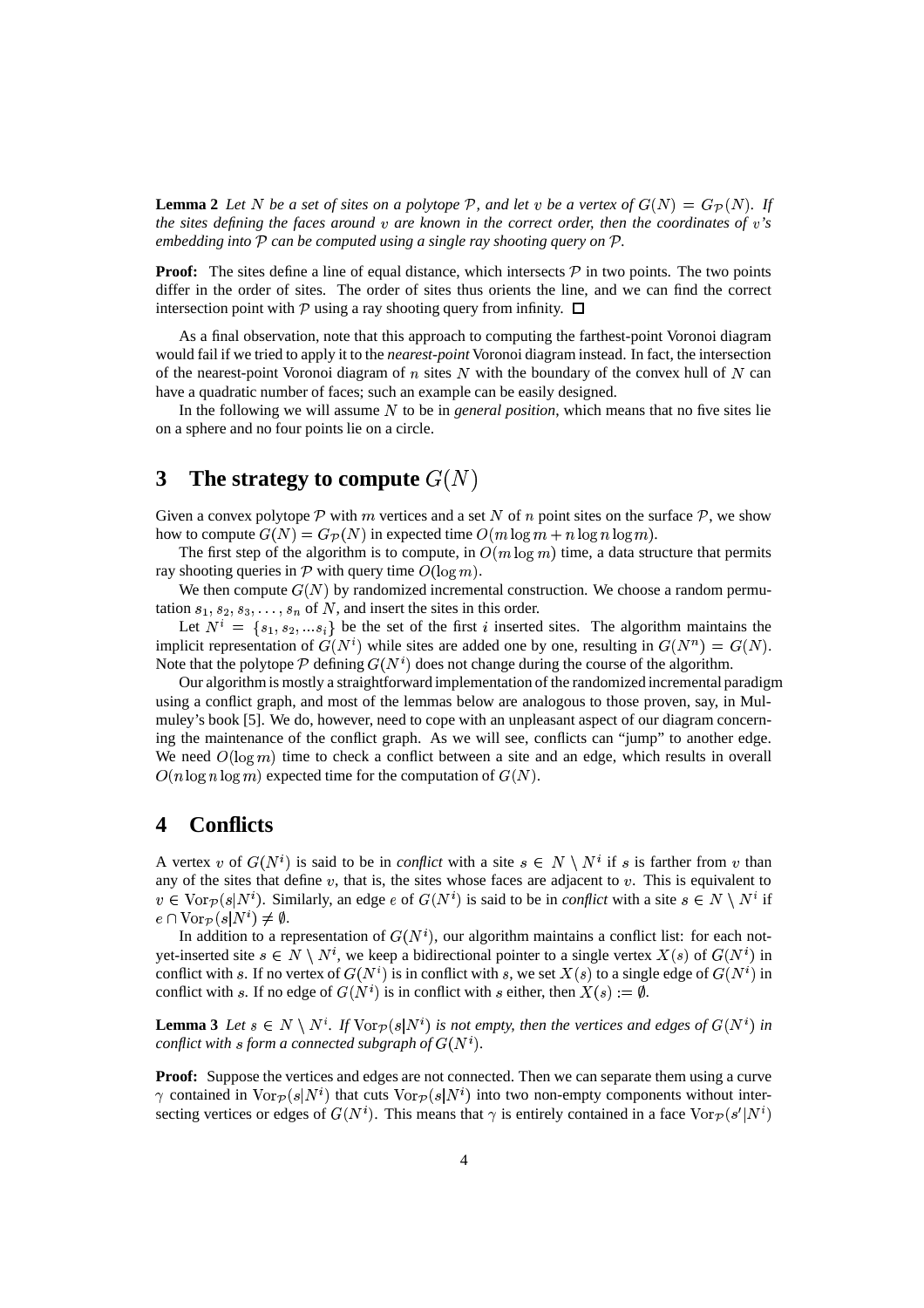of  $G(N^i)$ . Since  $\text{Vor}_{\mathcal{P}}(s'|N^i)$  is simply connected by Lemma 1,  $\gamma$  cannot be a closed curve. The endpoints of  $\gamma$  lie in  $\text{Vor}_{\mathcal{P}}(s'|N^i) \setminus \text{Vor}_{\mathcal{P}}(s|N^i) = \text{Vor}_{\mathcal{P}}(s'|N^i \cup \{s\})$ . Since this set is connected by Lemma 1, there is a path  $\gamma'$  connecting the endpoints of  $\gamma$  through  $\text{Vor}_{\mathcal{P}}(s'|N^i) \setminus \text{Vor}_{\mathcal{P}}(s|N^i)$ . The concatenation of  $\gamma$  and  $\gamma'$  is a closed curve contained in  $\text{Vor}_{\mathcal{P}}(s'|N^i)$ . It separates the edges and vertices of  $G(N^i)$ , a contradiction to Lemma 1.  $\Box$ 

We consider now the insertion of the  $i + 1$ 'st site  $s_{i+1}$  into the data structure storing  $G(N<sup>i</sup>)$ .

**Lemma** 4 During the insertion of  $s_{i+1}$ , one of the three following situations occurs (see Fig. 3):

- (i) If  $s_{i+1}$  has no conflicting vertex and no conflicting edge in  $G(N^i)$ , then  $\text{Vor}_{\mathcal{P}}(s_{i+1}|N^i) = \emptyset$  $and G(N^{i+1}) = G(N^{i}).$
- (ii) If  $s_{i+1}$  has only one conflicting edge  $e$  and no conflicting vertex in  $G(N^i)$ , then  $\text{Vor}_{\mathcal{P}}(s_{i+1}|N^i) \cap$  $G(N<sup>i</sup>)$  *is a connected portion pq of e.*
- (iii) If  $s_{i+1}$  has at least one conflicting vertex in  $G(N^i)$ , then at least one endpoint of each edge in *conflict* with  $s_{i+1}$  is also in conflict with  $s_{i+1}$ .

**Proof:** If  $s_{i+1}$  has no conflicting vertex and no conflicting edge in  $G(N^i)$ , then  $\text{Vor}_{\mathcal{P}}(s_{i+1}|N^i)$ must be empty; otherwise,  $\text{Vor}_{\mathcal{P}}(s_{i+1}|N^i)$  would lie entirely within some face of  $G(N^i)$ , which is impossible since the face is simply connected in  $G(N^{t+1})$ . Thus if  $\text{Vor}_{\mathcal{P}}(s_{i+1}|N^i) \neq \emptyset$ , then there must be a vertex or an edge of  $G(N<sup>i</sup>)$  in conflict with  $s_{i+1}$ .

Suppose now that an edge of  $G(N^i)$  conflicts with  $s_{i+1}$ , but that none of its endpoints conflicts with  $s_{i+1}$ . Then Lemma 3 directly implies that no other vertex or edge of  $G(N^i)$  is in conflict with  $s_{i+1}$ .

The third case trivially holds because the vertices and edges in conflict with  $s_{i+1}$  form a connected subgraph of  $G(N^i)$  by Lemma 3.  $\Box$ 



Figure 2: (a)  $G(N^3)$ . No vertex of  $G(N^3)$  is in conflict with  $s_4$ , but edge e conflicts with  $s_4$ . (b)  $\overline{G(N^4)}$ .

The algorithm implements the three cases of Lemma 4. Consider the insertion of  $s_{i+1}$  into the data structure for  $G(N^i)$ . We first follow the conflict pointer of  $s_{i+1}$  to find the conflict  $X(s_{i+1}) \in$  $G(N<sup>i</sup>)$  in constant time.

If  $X(s_{i+1}) = \emptyset$ , we have case (i) of the lemma, and nothing needs to be done.

If  $X(s_{i+1})$  is an edge, no vertex of  $G(N^i)$  is in conflict with  $s_{i+1}$ . We have therefore case (ii) of the lemma, and there is no other conflict of  $s_{i+1}$  at all. We can update our data structure to represent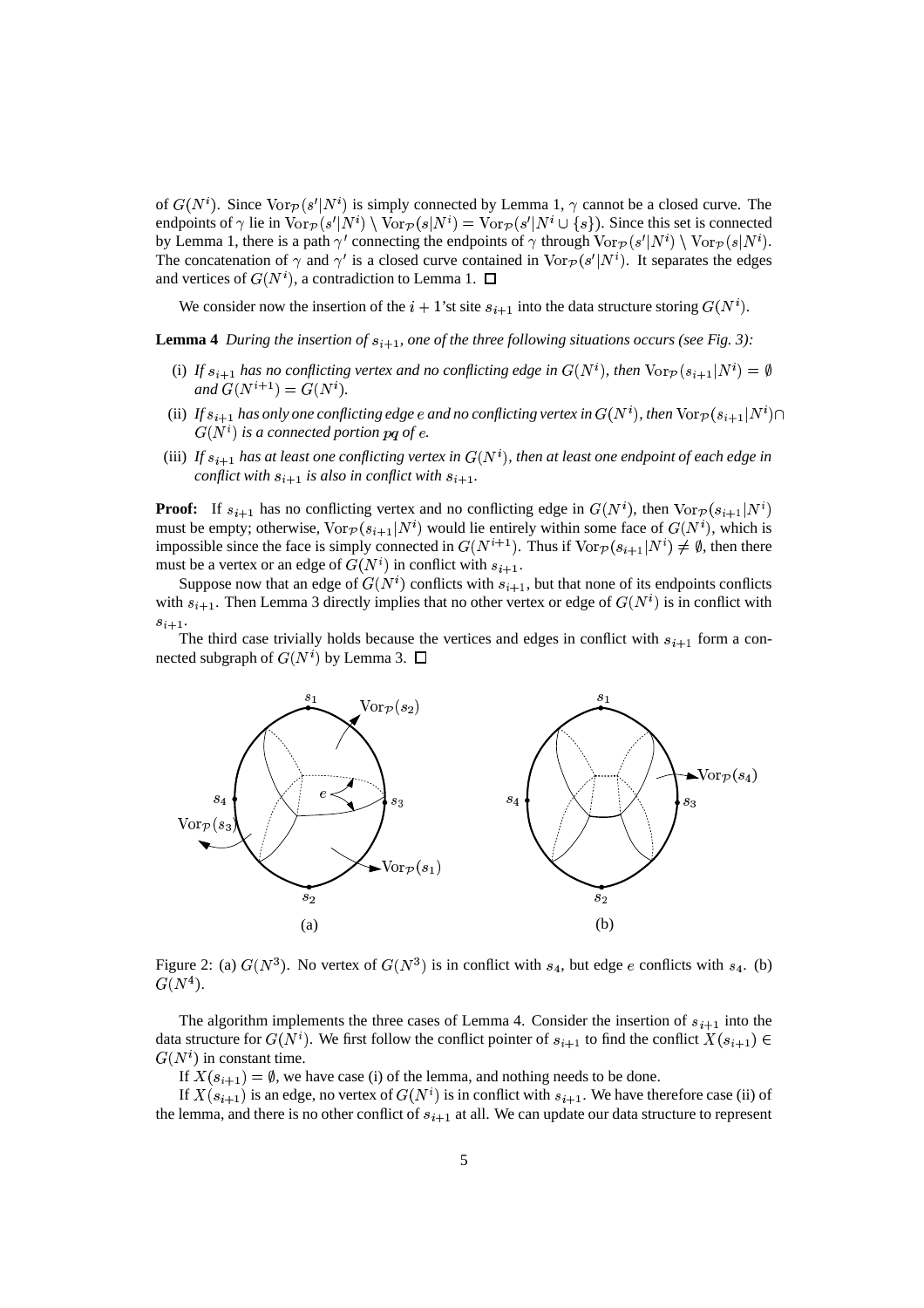$G(N^{i+1})$  by removing a portion of  $e$  and replacing it with an eye-like subgraph that consists of two edges induced by the two bisector planes between  $s_{i+1}$  and each of the two sites defining e in  $N^i$ . See Fig. 3. Updating the adjacency relations takes constant time. However, we also need to compute the coordinates of the two new vertices. By Lemma 2, this can be done by two ray shooting queries on  $P$  in time  $O(\log m)$ .

If  $X(s_{i+1})$  is a vertex, we have case (iii) of the lemma. By Lemma 3, the portion of  $G(N^i)$ lying inside  $\text{Vor}_{\mathcal{P}}(s_{i+1}|N^i)$  is a connected subgraph G of  $G(N^i)$ . We identify G by traversing  $G(N<sup>i</sup>)$ . This takes time linear in the size of G, as we only need to test conflicts between vertices and  $s_{i+1}$ , which takes constant time per test. The extremal edges of G lie on the boundary of the new face  $\text{Vor}_{\mathcal{P}}(s_{i+1}|N^i)$ . We shorten these edges by creating new vertices. After generating the new boundary by connecting these vertices, we finally delete  $G$ . If the complexity of  $G$  is  $k$ , all this can be done in time  $O(k \log m)$  using Lemma 2. See Fig. 3.



Figure 3: Illustrating two cases of Lemma 4.

# **5 Conflict maintenance**

It remains to see how we update the conflict list during the insertion of a new site  $s_{i+1}$ . Recall that we maintain for every site  $s \in N \setminus N^i$  a bidirectional pointer to a vertex or edge of  $G(N^i)$  in conflict with s, if there is one. More precisely, if there are vertices of  $G(N^i)$  in conflict with s, then  $X(s)$  is one of them. If no vertex of  $G(N^i)$  is in conflict with s and  $\text{Vor}_{\mathcal{P}}(s|N^i) \neq \emptyset$ , then there must be an edge  $e \subset G(N^i)$  in conflict with s by Lemma 4 (ii). In this case, we set  $X(s) = e$ . Notice that if  $X(s)$  is an edge, then no vertex in  $G(N<sup>i</sup>)$  conflicts with s (see Lemma 4 (ii)).

When inserting  $s_{i+1}$ , a new face  $\text{Vor}_{\mathcal{P}}(s_{i+1}|N^i)$  is defined. If  $\text{Vor}_{\mathcal{P}}(s_{i+1}|N^i) \neq \emptyset$ , then the vertices and edges in conflict with  $s_{i+1}$  will be destroyed in  $G(N^{i+1})$ . These are exactly the vertices and edges of  $G(N^i)$  that intersect  $\text{Vor}_{\mathcal{P}}(s_{i+1}|N^i)$ .

Let s be a non-inserted site in  $N \setminus N^{i+1}$ . If  $X(s)$  intersects  $\text{Vor}_{\mathcal{P}}(s_{i+1}|N^i)$ , then  $X(s)$  is not defined in  $G(N^{i+1})$  any more, and we need to update  $X(s)$  by finding a vertex or edge of  $G(N^{i+1})$ in conflict with s. Otherwise, namely if  $X(S)$  does not intersect  $\text{Vor}_{\mathcal{P}}(s_{i+1}|N^i)$ , then we do not need to update  $X(s)$ . The next lemmas will be used for such conflict update. The boundary of a set R is denoted by  $\partial R$ .

**Lemma 5** Suppose that  $s \in N \setminus N^{i+1}$  and  $X(s) \cap \text{Vor}_{\mathcal{P}}(s_{i+1}|N^i) \neq \emptyset$ . If  $\text{Vor}_{\mathcal{P}}(s|N^i) \subset$  $\text{Vor}_{\mathcal{P}}(s_{i+1}|N^i)$  then  $\text{Vor}_{\mathcal{P}}(s|N^{i+1})=\emptyset$ . Otherwise  $\text{Vor}_{\mathcal{P}}(s|N^i) \cap \partial \text{Vor}_{\mathcal{P}}(s_{i+1}|N^i) \subset \text{Vor}_{\mathcal{P}}(s|N^{i+1})$ .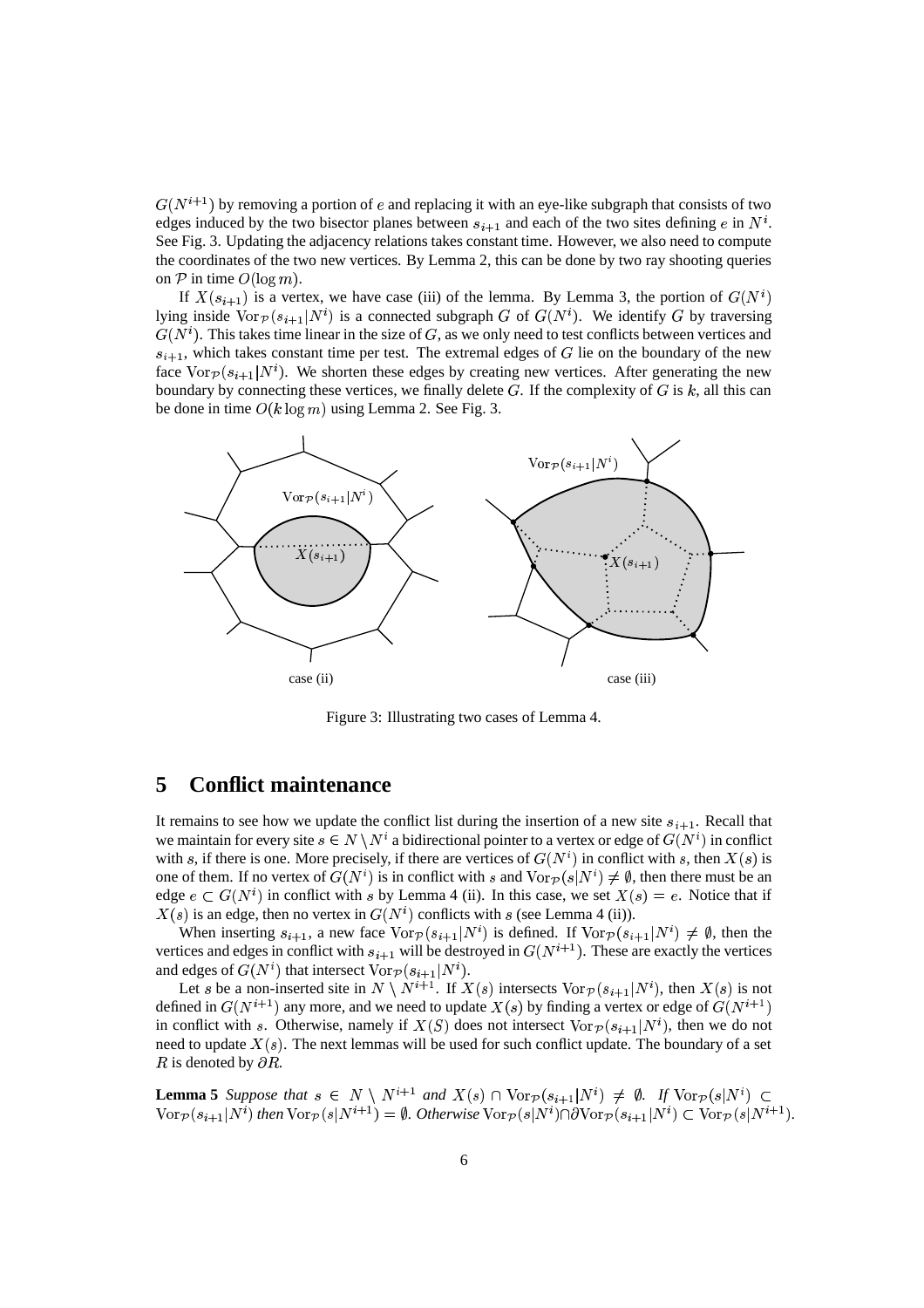**Proof:** If  $\text{Vor}_{\mathcal{P}}(s|N^i) \subset \text{Vor}_{\mathcal{P}}(s_{i+1}|N^i)$ , then all the vertices and edges of  $G(N^i)$  lying inside  $\text{Vor}_{\mathcal{P}}(s|N^i)$  would be destroyed at the end of step  $i + 1$ . It is equivalent to say that no vertex and no edge is in conflict with s over  $G(N^{i+1})$ . By Lemma 4 (i) it follows that  $\text{Vor}_{\mathcal{P}}(s|N^{i+1})$  is empty.

Let now  $x \in \text{Vor}_{\mathcal{P}}(s|N^i) \cap \partial \text{Vor}_{\mathcal{P}}(s_{i+1}|N^i)$ . Since  $x \in \partial \text{Vor}_{\mathcal{P}}(s_{i+1}|N^i)$ , there is some  $s' \in$  $N^i$  such that  $d(x, s_{i+1}) = d(x, s')$ . However, since  $x \in \text{Vor}_{\mathcal{P}}(s|N^i)$ , we have  $d(x, s) > d(x, s')$ , and so  $d(x, s) > d(x, s_{i+1})$ . This implies  $x \in \text{Vor}_{\mathcal{P}}(s|N^{i+1})$ .  $\Box$ 

A point p is said to be *visible* from a point q within  $G(N<sup>i</sup>)$  if there is a path connecting q to p whose interior does not intersect any vertex or edge of  $G(N<sup>i</sup>)$ . Similarly, an edge e is said to be *visible* from a point q within  $G(N<sup>i</sup>)$  if there is a point on  $e$  that is visible from q.



Figure 4: The proof of Lemma 6 (ii). (a)  $X(s)$  is a vertex. (b)  $X(s)$  is a portion of an edge. In this example,  $z = a$  and  $x = b$ .

**Lemma** 6 Suppose that s is a non-inserted site in  $N \setminus N^{i+1}$  and  $X(s) \cap \text{Vor}_{\mathcal{P}}(s_{i+1}|N^i) \neq \emptyset$ . If  $\text{Vor}_{\mathcal{P}}(s|N^{i+1}) \neq \emptyset$ , then one of these two cases must occur:

- (i) s has a conflicting vertex  $v \in \text{Vor}_{\mathcal{P}}(s|N^i) \cap \partial \text{Vor}_{\mathcal{P}}(s_{i+1}|N^i)$  in  $G(N^{i+1})$ .
- (ii) *S* has no conflicting vertex in  $\text{Vor}_{\mathcal{P}}(s|N^i) \cap \partial \text{Vor}_{\mathcal{P}}(s_{i+1}|N^i)$ , but has a single conflicting  $edge \in \text{GVor}_{\mathcal{P}}(s_{i+1}|N^i)$  such that  $e$  is visible from a point  $p \in G(N^i) \cap \text{Vor}_{\mathcal{P}}(s_{i+1}|N^i) \cap$  $\text{Vor}_{\mathcal{D}}(s|N^i)$  *within*  $G(N^i)$ .

**Proof:** By Lemma 5, each point of  $\text{Vor}_{\mathcal{P}}(s|N^i) \cap \partial \text{Vor}_{\mathcal{P}}(s_{i+1}|N^i)$  is in conflict with s. Define  $C = \text{Vor}_{\mathcal{P}}(s|N^i) \cap \partial \text{Vor}_{\mathcal{P}}(s_{i+1}|N^i)$ . Then C is a connected chain due to Lemma 1. If C contains a vertex of  $G(N^{i+1}, \text{case (i)}$  is true.

If C is a portion of an edge  $e$  of  $\partial \text{Vor}_{\mathcal{P}}(s_{i+1}|N^i)$ , we need to prove that  $e$  is visible from some point  $p \in G(N^i) \cap \text{Vor}_{\mathcal{P}}(s_{i+1}|N^i) \cap \text{Vor}_{\mathcal{P}}(s|N^i)$ . For the following description, see Fig. 4.

Let z be a point of C. Let x be a point of  $X(s) \cap \text{Vor}_{\mathcal{P}}(s_{i+1}|N^i)$ . Note here that if  $X(s)$  is a vertex, then  $x = X(s)$ ; if  $X(s)$  is an edge, x is any point of  $X(s)$  which belongs to  $\text{Vor}_{\mathcal{P}}(s_{i+1}|N^i)$ . Consider an arbitrary simple path  $\gamma$  connecting x to z within  $\text{Vor}_{\mathcal{P}}(s|N^i)$  (not within  $\text{Vor}_{\mathcal{P}}(s|N^{i+1})$ ). Since x lies in  $\text{Vor}_{\mathcal{P}}(s_{i+1}|N^i)$  and z does not lie in the interior of  $\text{Vor}_{\mathcal{P}}(s_{i+1}|N^i)$ ,  $\gamma$  must intersect  $\partial \text{Vor}_{\mathcal{P}}(s_{i+1}|N^i)$  at least once, possibly in z. We denote by a the first such intersection on the way from x to z. Let e be the edge of  $\partial \text{Vor}_{\mathcal{P}}(s_{i+1}|N^i)$  containing a.

Let b be the last intersection of  $G(N^i)$  with  $\gamma$  on the way from x to a. If  $b = x$ , then it means e is an edge bounding some region in  $G(N^i)$  incident to x, so e is visible from x, that is,  $p = x$ . If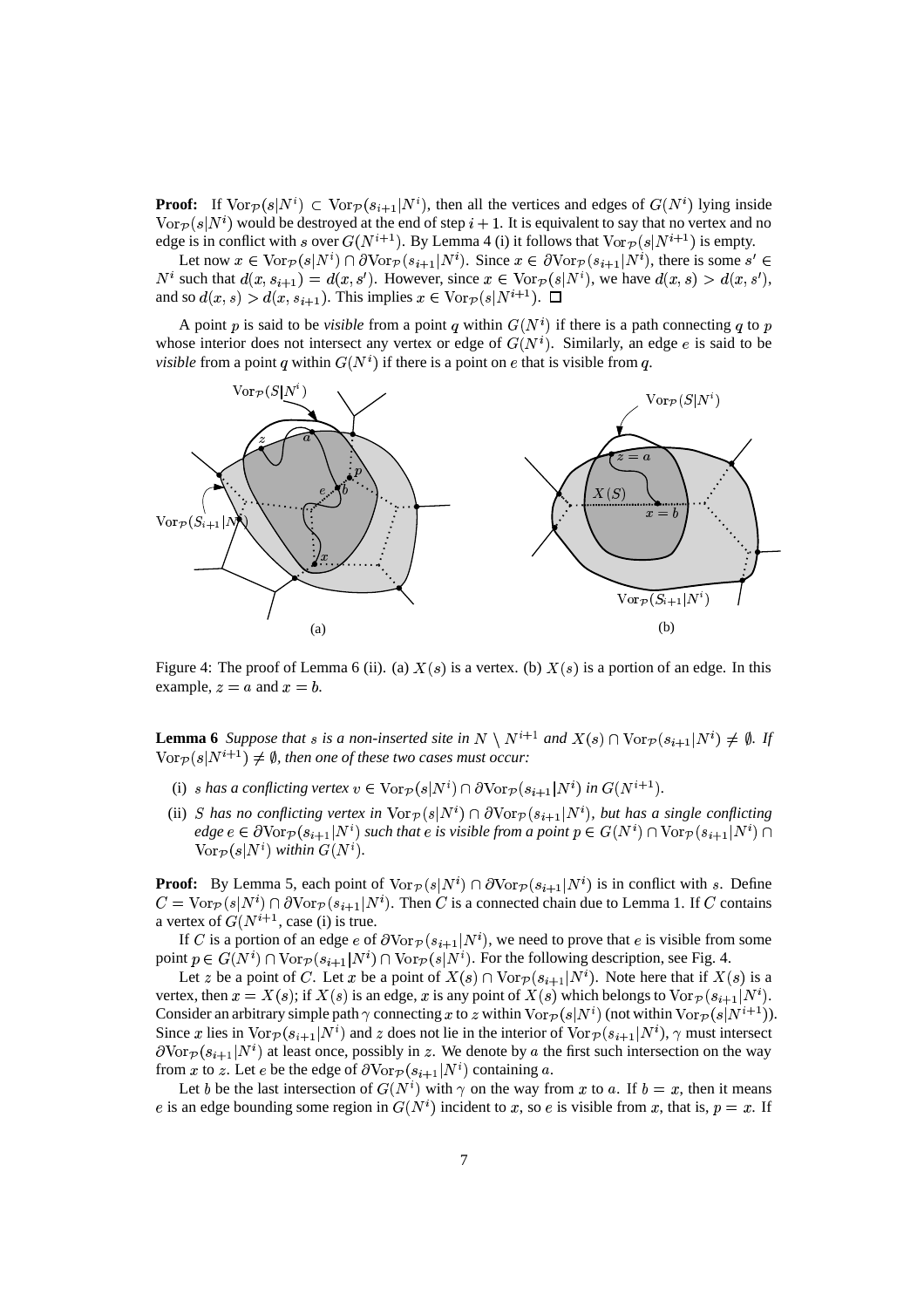$b \neq x$ , Lemma 4 (iii) implies that an endpoint p of the edge of  $G(N^i)$  containing b conflicts with s. It means that a is visible from p, so e is visible from p, and e intersects  $\gamma$ . Hence e conflicts with s in  $G(N^{i+1})$ .  $\Box$ 

**Lemma 7** *For a site*  $s \in N \setminus N^i$  *and a* given vertex or edge of  $G(N^i)$ , we can decide in  $O(\log m)$ *time whether they are in conflict.*

**Proof:** A vertex  $w \in G(N^i)$  is in conflict with s if and only if w is farther from s than the three sites in  $N<sup>i</sup>$  that define  $w$ . This can be checked in constant time because we have access to the coordinates of  *and the sites defining the adjacent faces.* 

Suppose now that we want to check whether an edge  $e$  is in conflict with a site  $s$ . Let  $s', s'' \in N^i$ be the sites defining the faces adjacent to e, and let  $\pi$  be the bisecting plane of s', s''. The edge e is embedded in  $\pi$ , and is in conflict with s if and only if it intersects the halfplane  $\pi' := \{ x \in \pi \mid$  $d(x, s) > d(x, s')$ . We test this by ray shooting on  $P$  in time  $O(\log m)$ .  $\Box$ 

We are now ready to describe how the conflict list is updated during the insertion of a new site  $s_{i+1}$ . We first collect all not-yet-inserted sites s whose conflict is destroyed by the insertion of  $s_{i+1}$ . This can be done during the exploration of the subgraph. Since  $X(s)$  is being deleted in  $G(N^{i+1})$ , we need to either find a new conflicting object in  $G(N^{i+1})$ , or to find out that there is none, which means that  $\text{Vor}_{\mathcal{P}}(s|N^j) = \emptyset$  for all  $j \geq i + 1$  by Lemma 5.

Suppose that  $\text{Vor}_{\mathcal{P}}(s|N^{t+1})$  is not empty. By Lemma 6, we can find a new vertex or edge in conflict with s by exploring the subgraph of  $G(N^i)$  belonging to  $\text{Vor}_{\mathcal{P}}(s|N^i) \cap \text{Vor}_{\mathcal{P}}(s_{i+1}|N^i)$  as follows. If  $X(s)$  is an edge, it may have a conflict with a new vertex of  $\partial \text{Vor}_{\mathcal{P}}(s_{i+1}|N^i)$  that is defined in the interior of  $X(s) \cap \partial \text{Vor}_{\mathcal{P}}(s_{i+1}|N^i)$  or a new edge that is visible from any point in  $X(s) \cap \text{Vor}_{\mathcal{P}}(s_{i+1} | N^i)$ . In the latter case, there can be at most two such edges, thus we can check if the edges conflict with  $s$ . If they do not, then  $s$  can be discarded since its Voronoi region is empty.

On the other hand, if  $X(s)$  is a vertex, then we first look for a new conflicting vertex by walking among the vertices of  $G(N^i)$  in conflict with s until we reach a vertex of  $\partial \text{Vor}_{\mathcal{P}}(s_{i+1}|N^i)$ . If we do not find such a vertex, we still have to check if there is a new conflicting edge of  $\partial \text{Vor}_{\mathcal{P}}(s_{i+1}|N^i)$ which is visible from some vertex visited so far (see Lemma 6 (ii)). If we fail to find a conflicting edge, then  $s$  can be discarded.

#### **6 Analysis**

Two of our primitive operations—creating a Voronoi vertex and detecting conflict with an edge require ray shooting query on  $P$ , and therefore take  $O(\log m)$  time. All other primitive operations take constant time.

We will show that, after the initial preprocessing in time  $O(m \log m)$ , our algorithm performs an expected number of  $O(n \log n)$  primitive operations. This implies a running time of  $O(m \log m)$  +  $n \log n \log m$ .

The cost of updating the Voronoi diagram is proportional to the number of created edges and vertices plus the number of destroyed edges and vertices. Since each of them can only be created and destroyed once, the amortized cost of this operation is just the number of created objects, which is proportional to the number of edges of  $\text{Vor}_{\mathcal{P}}(s_{i+1}|N^i)$ . This quantity will be denoted by  $m(s_{i+1}, N^{i+1})$ . We proceed by backward analysis. Consider that  $N^{i+1}$  is fixed and the last inserted site  $s$  is chosen at random. The expected update cost is proportional to

$$
\frac{1}{i+1} \sum_{s \in N^{i+1}} m(s, N^{i+1})
$$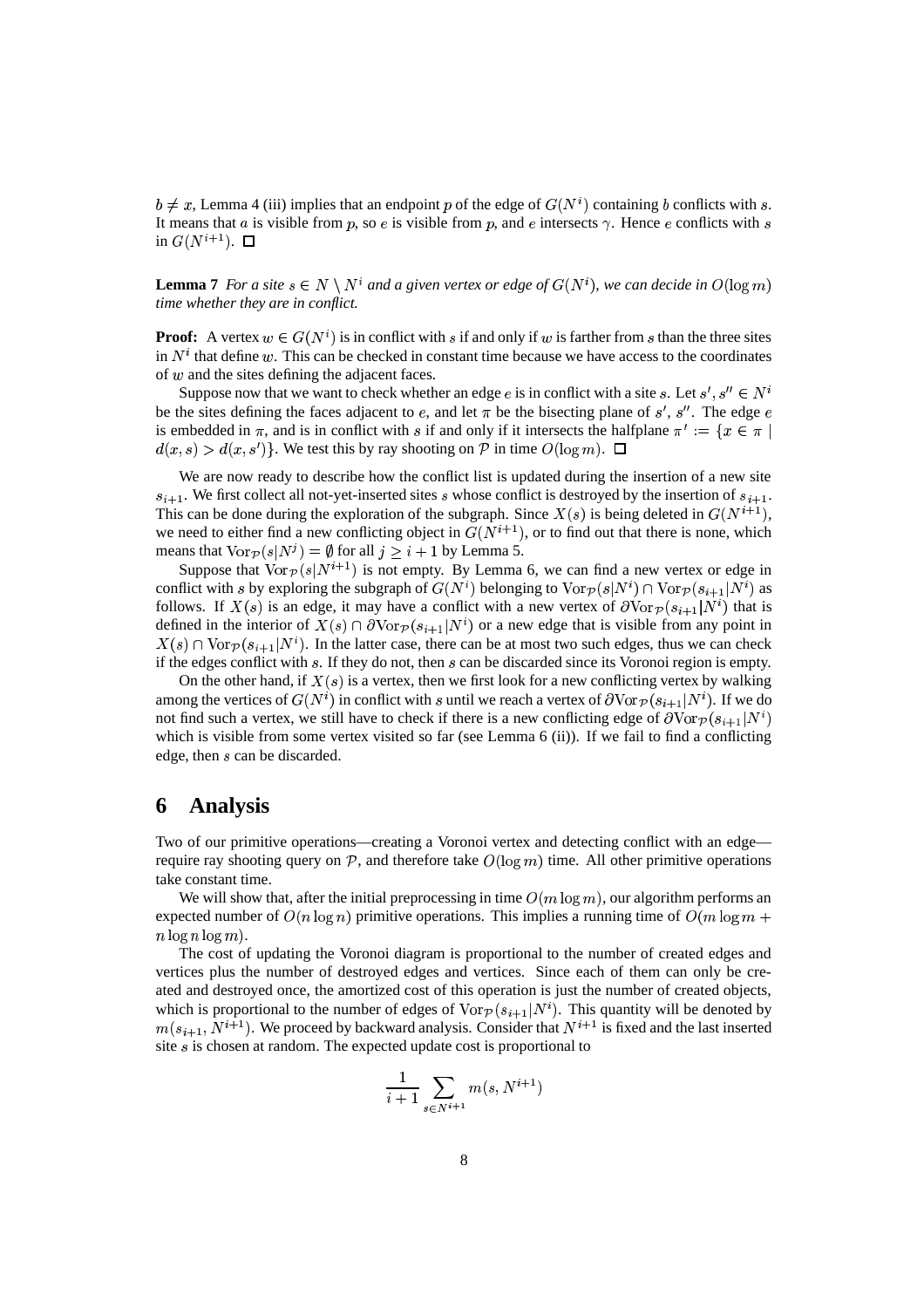Since an edge is adjacent to exactly two faces, the sum adds up to twice the number of edges. By Theorem 1, this is  $O(i)$ , and so the expected update time of the Voronoi diagram is  $O(1)$ .

Let's now analyze the cost of maintaining the conflict list. Suppose we reach a vertex (a Voronoi edge or vertex)  $X(s)$  for some s while walking within the subgraph of the vertices in conflict with  $s_{i+1}$ . If  $X(s)$  is an edge, then we only need to check at most two edges of the boundary that are visible from  $X(s)$ . If  $X(s)$  is a vertex, we first walk among vertices that are conflicting both s and  $s_{i+1}$ , then we check the boundary edges that have been visible during this walk, which only adds a constant factor. By the same amortization argument as above, it suffices to count the total number of conflicts created in each stage.

We will proceed by backwards analysis. Let  $c(s, N<sup>i</sup>)$  denote the number of edges of  $G(N<sup>i</sup>)$  in conflict with s. Assume that  $N^i$  is fixed and  $s_i$  is taken randomly. The number of conflicts created during the insertion of  $s_i$  is, in expectation:

$$
\frac{2}{i} \sum_{s \in N \setminus N^i} c(s, N^i) = \frac{2(n-i)}{i} E[c(s_{i+1}, N^i)].
$$

Note that  $E[c(s_{i+1}, N^i)]$  is simply the number of edges destroyed at step i, so the above quantity summed over all values of  $i$  is smaller than:

$$
\sum_{i=1}^{n-1} \frac{2}{i} E[m(s_{i+1}, N^{i+1})] = \sum_{i=1}^{n-1} \frac{2}{i} O(1) = O(n \log n).
$$

**Theorem 2** Given a polytope  $P$  with  $m$  vertices, and  $n$  points  $N$  on the surface of  $P$ , we can *compute*  $G(N) = G_{\mathcal{P}}(N)$  *in expected time*  $O(m \log m + n \log n \log m)$ *.* 

#### **7 Point location queries and farthest neighbors**

Once we have computed the implicit representation of the farthest-point Voronoi diagram of  $N$  on  $P$ , we can easily find a point in the interior of each face  $\text{Vor}_{\mathcal{P}}(s|N)$ . For example, take two nonadjacent vertices in an ordinary face, or the two vertices of an eye, and shoot a ray from  $\overline{s}$  towards their midpoint. Then, run the same algorithm again, but now computing a radial triangulation of  $G(N)$  (see pp. 109 in [5]). Each of its faces is the intersection of  $\mathcal P$  with a cone  $(s, s', s, v', s')$  where  $s \in N$ , s' is the interior point for  $\text{Vor}_{\mathcal{P}}(s|N)$ , and  $v, v'$  are consecutive vertices of  $\text{Vor}_{\mathcal{P}}(s|N)$ . During the second pass, we maintain for each site, whether it has been inserted or not, a pointer to the face of the radial triangulation that contains it. One can see easily that this does not hurt our time bound. It allows to find for each site the face of  $G(N)$  it belongs to. Still following [5] we can build a point location data structure for our radial triangulation that answer queries in  $O(\log^2 n)$ time with high probability. The reason why we need the radial triangulation for these two results is a configuration space argument, namely we want the faces of our graph to have bounded degree.

**Theorem 3** *Given a set of points in 3-dimensional convex positions, all-pairs farthest neighbors can be computed in expected*  $O(n \log^2 n)$  *time.* A *data structure that answers farthest-neighbor gueries in*  $O(log<sup>2</sup>n)$  *time with high probablility can be build within the same time bounds.* 

### **References**

[1] P. K. Agarwal, J. Matoušek, and S. Suri. Farthest neighbors, maximum spanning trees and related problems in higher dimensions. *Comput. Geom. Theory Appl.*, 1(4):189–201, 1992.